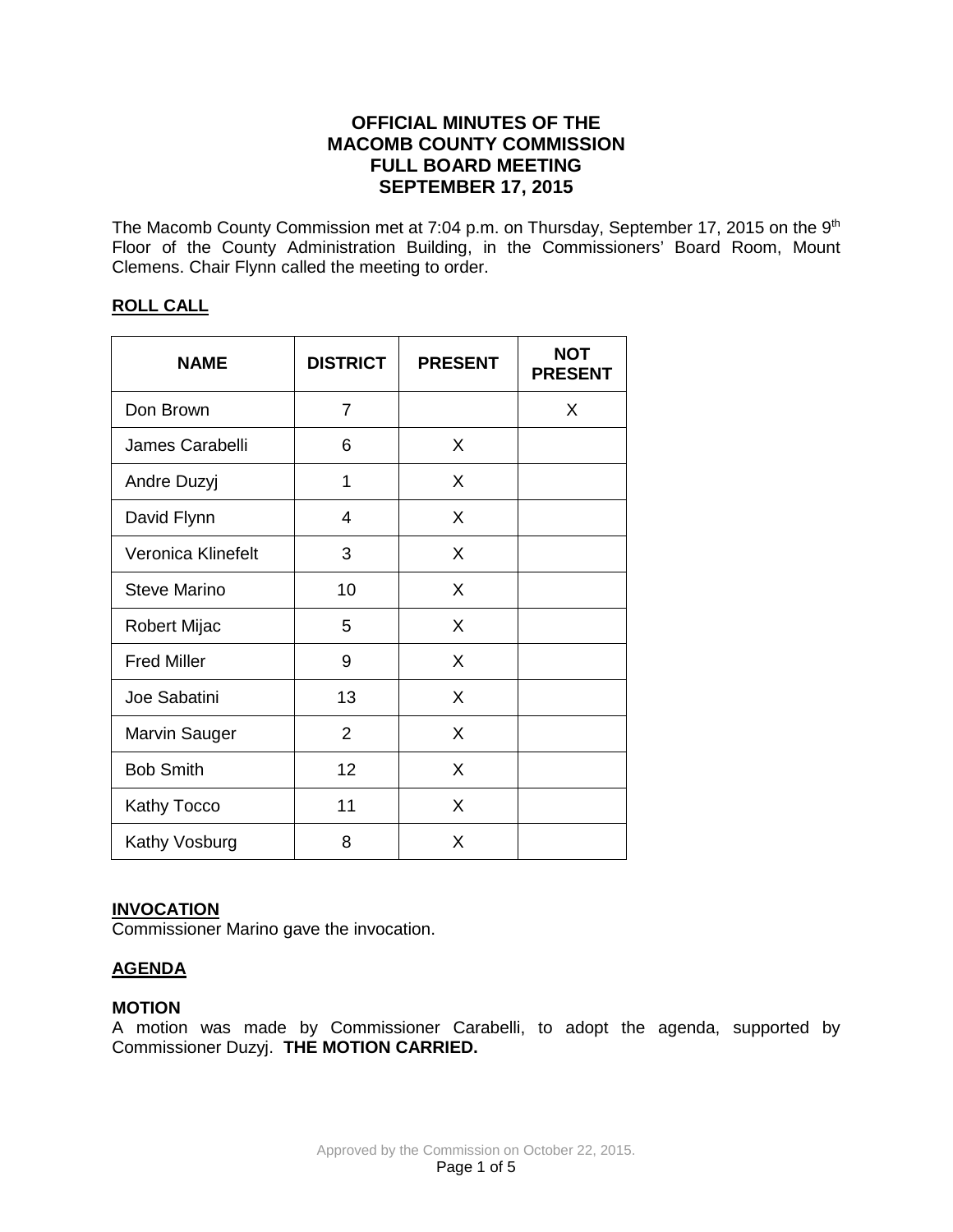### **MINUTES**

### **MOTION**

A motion was made by Commissioner Carabelli, to approve the minutes dated August 20, 2015 and September 10, 2015 (FB) and September 10, 2015 (PH), supported by Commissioner Marino. **THE MOTION CARRIED.** 

### **PUBLIC PARTICIPATION**

Kevin Grand, 22079 Oakwood Ave, Eastpointe

## **CORRESPONDENCE FROM EXECUTIVE**

None

## **INFRASTRUCTURE/ECONOMIC DEV. JOINT COMMITTEE MEETINGS–September 15, 2015** No report.

## **FINANCE COMMITTEE MEETING – September 16, 2015**

The reading of the recommendations from the Finance Committee was waived and a motion was made by Chair Miller, supported by Vice-Chair Brown, to adopt the committee recommendations.

- **R15-226** Approve the contract between the Department of Roads and MDOT outlining the scope of work and cost for the upgrading of 18 signals along M-53/Van Dyke and M-97 Groesbeck; further, a copy of this Board of Commissioners' action is directed to be delivered forthwith to the Office of the County Executive.
- **R15-227** Approve the contract between the Department of Roads and MDOT for the annual contract for the staffing and operations of the Traffic Operations Center for the 2015/2016 budget year; further, a copy of this Board of Commissioners' action is directed to be delivered forthwith to the Office of the County Executive.
- **R15-228** Approve the contract between the Department of Roads and MDOT outlining the scope of work and cost for the upgrading of 18 signals at various locations throughout Macomb County; further, a copy of this Board of Commissioners' action is directed to be delivered forthwith to the Office of the County Executive.
- **R15-229** Approve the contract between the Department of Roads and MDOT outlining the scope of work and cost for the upgrading of 282 signals throughout Macomb County; further, a copy of this Board of Commissioners' action is directed to be delivered forthwith to the Office of the County Executive.
- **R15-230** Approve the contract between the Department of Roads and Z Contractors, Inc. outlining the scope of work and project cost for culvert replacement on 22 Mile Road and asphalt resurfacing from Ryan to Shelby Road; further, a copy of this Board of Commissioners' action is directed to be delivered forthwith to the Office of the County Executive.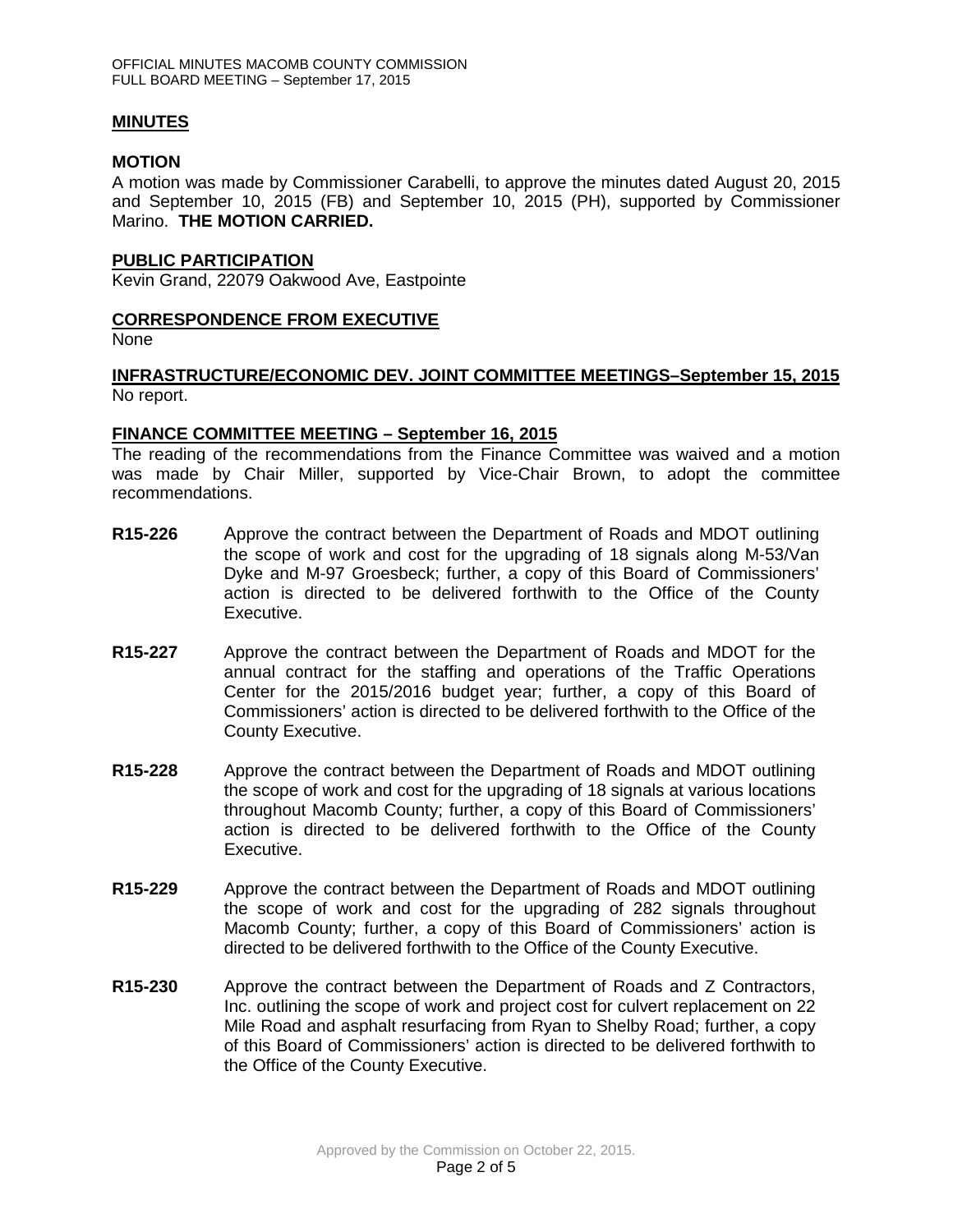- **R15-231** Approve the contract between the Department of Roads and Shelby Township outlining the scope of work and cost sharing for culvert replacement on 22 Mile Road and asphalt resurfacing from Ryan to Shelby Road; further, a copy of this Board of Commissioners' action is directed to be delivered forthwith to the Office of the County Executive.
- **R15-232** Approve the contract between the Department of Roads and Fenton Excavating and Construction, Inc. outlining the scope of work and project cost for the paving of Omo Road from Armada Ridge to Armada Center Road; further, a copy of this Board of Commissioners' action is directed to be delivered forthwith to the Office of the County Executive.
- **R15-233** Approve the contract to upgrade the Internet service to COMTEC and the Jail; further, a copy of this Board of Commissioners' action is directed to be delivered forthwith to the Office of the County Executive. (Record NO vote for Duzyj)
- **R15-234** Approve the AT&T Switched Ethernet Service contract; further, a copy of this Board of Commissioners' action is directed to be delivered forthwith to the Office of the County Executive. (Record NO vote for Duzyj)
- **R15-235** Approve a \$25,000 budget amendment under Planning Grants Fund 361 for a Michigan Department of Environmental Quality (DEQ) – Lake St. Clair Public Access and Ecological Conservation Study; further, a copy of this Board of Commissioners' action is directed to be delivered forthwith to the Office of the County Executive.
- **R15-236** Approve a budget amendment to transfer \$45,000 from General Fund Appropriations – Professional Development Initiative to HRLR Special Projects; further, a copy of this Board of Commissioners' action is directed to be delivered forthwith to the Office of the County Executive.
- **R15-237** Approve the agreement with The Vanguard Group for comprehensive management and record keeping of the defined contribution plan for County employees; further, a copy of this Board of Commissioners' action is directed to be delivered forthwith to the Office of the County Executive.
- **R15-238** Approve the BASIC Flexible Spending Account contract for a period of two years – 1-1-2016 through 12-31-2017; further, a copy of this Board of Commissioners' action is directed to be delivered forthwith to the Office of the County Executive.
- **R15-239** Approve a one-year extension, 9-18-2015 to 9-18-2016, with the current employee benefits consultant and broker, TMR and Associates, Inc., under the same terms, conditions and compensation of \$85,000 as presently exist; further, a copy of this Board of Commissioners' action is directed to be delivered forthwith to the Office of the County Executive.

# **THE MOTION CARRIED.**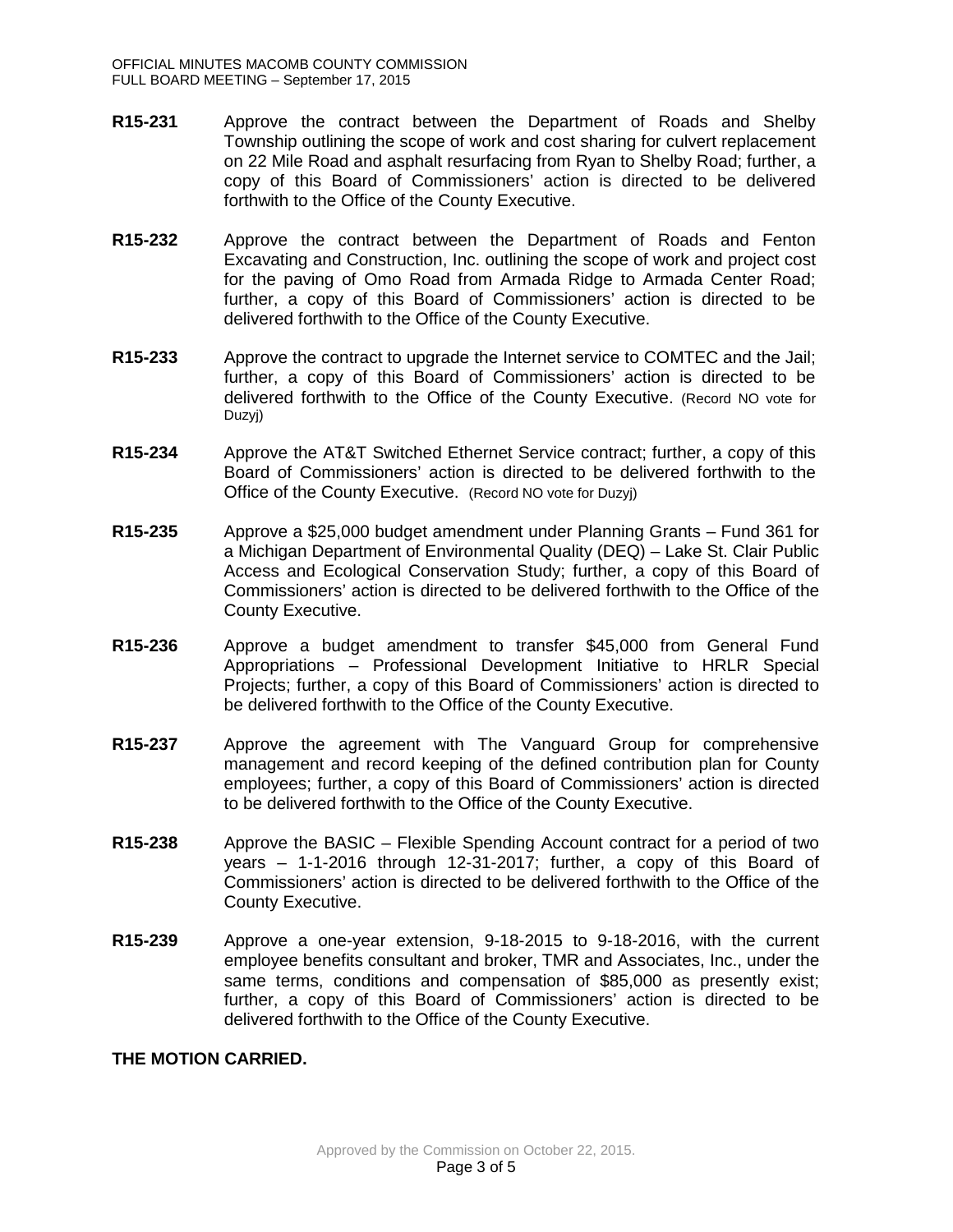## **BOARD CHAIR REPORT**

### **MOTION**

**R15-240** A motion was made by Commissioner Tocco, to receive and file the Board Chair report, supported by Commissioner Sauger. **THE MOTION CARRIED.**

### **RESOLUTIONS**

### **MOTION**

A motion was made by Commissioner Marino, to adopt the following Resolution, supported by Commissioner Mijac.

**R15-241** Resolution urging the Macomb county Art Institute Authority to oppose the bonuses to DIA Senior Executives and urging the Macomb County State Legislative Delegation to offer a Bill to require any institution that has more than 25% of their operating revenue publicly funded through an Ad Valorem Tax to follow the Open Meetings Act and the Freedom of Information Act (offered by Board; recommended by Infrastructure/Economic Development Committee on 09-15-15)

### **THE MOTION CARRIED.**

#### **PROCLAMATIONS**

#### **MOTION**

A motion was made by Commissioner Marino, to adopt the following Proclamations in their entirety, supported by Commissioner Carabelli.

- **R15-242** Recognizing October 2, 2015 as National Manufacturing Day in Macomb County (offered by Carabelli; recommended by Infrastructure/Economic Development Committee on 09- 15-15).
- **R15-243** Commending Vincenzo Ciraulo on being named the 2015 Man of the Year by Lodge Figli Della Sicilia (offered by Carabelli and Miller; recommended by Infrastructure/Economic Development Committee on 09-15-15).

### **THE MOTION CARRIED.**

#### **APPROVE REQUEST FROM COMMISSIONER MARINO TO BE EXCUSED FROM ABSENCE FOR 09/15/15 INFRASTRUCTURE/ECONOMIC DEVELOPMENT COMMITTEE MEETING MOTION**

**R15-244** A motion was made by Commissioner Carabelli, to authorize Commissioner Marino to be excused from his absence for 09/15/15 Infrastructure/Economic Development Committee meeting due to attending SEMCOG event, supported by Commissioner Vosburg.

### **THE MOTION CARRIED.**